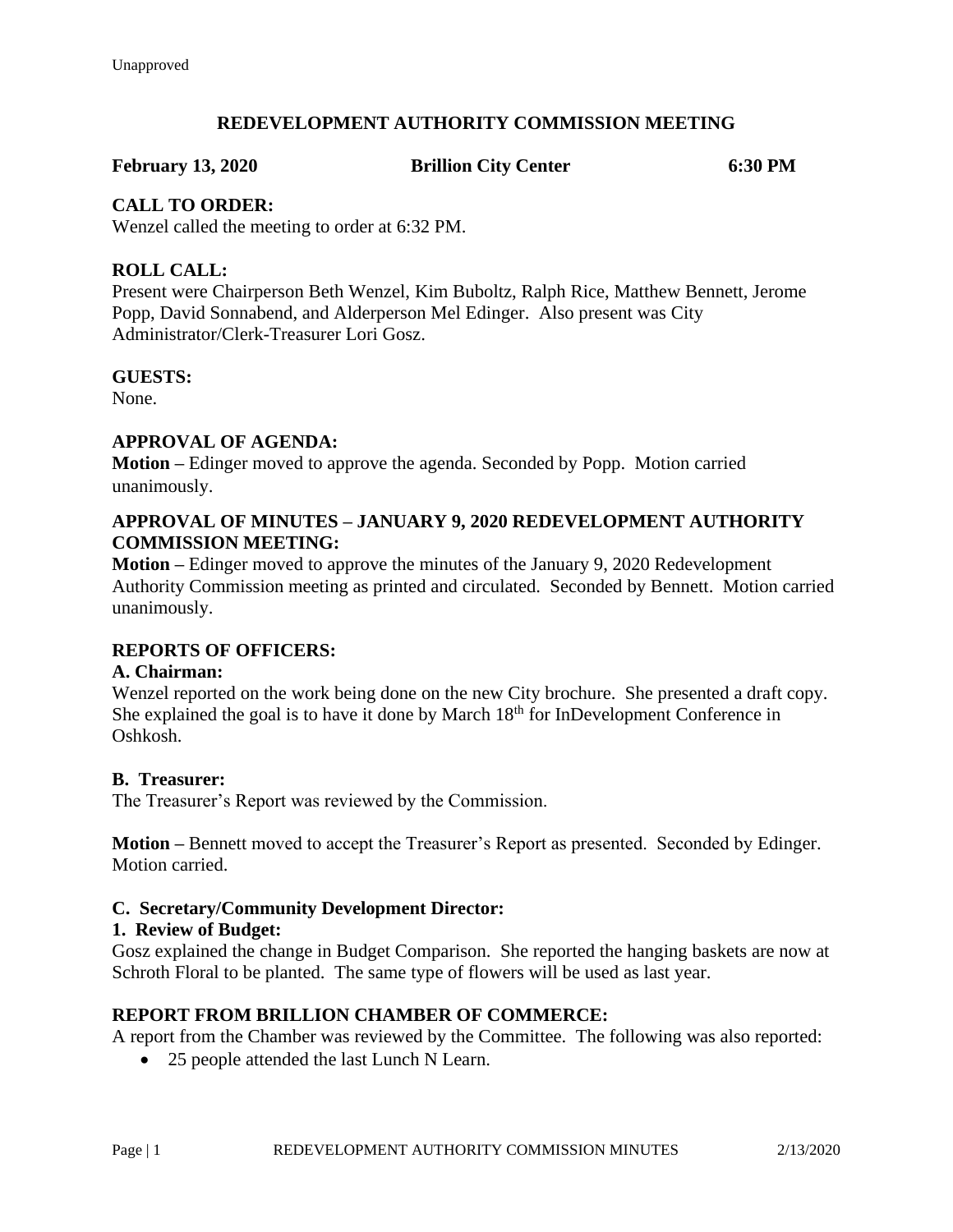•  $10^{th}$  Annual Wine, Beer, Cheese Tasting will be held on February  $15^{th}$  at Cobblestone Creek Dining & Banquet. In past years, the Chamber has used the proceeds from that event to help beautify downtown and pay for snowflakes on the street lights on Hwy 10.

## **2006 REDEVELOPMENT DISTRICT IMPROVEMENT PLAN – REVIEW/CONSIDER SURVEY FOR DOWNTOWN OWNERS:**

Rice stated there was good input from the RDA Members; some are the same. The main thing is to get as much information without wasting too much of the owner's time. The main point is to determine the status of the owner's property; are they planning to sell and at what price. The Chamber can ask more on how they can help the business owners.

Wenzel read the RDA's Vision and feels the ideas of that survey meets that vision.

Rice suggested he and Sonnabend finalize the survey questions down to 10-15 questions and go with it. It is the job of the RDA to know the property in the downtown. Rice suggested a goal to have the survey results back by the March RDA meeting.

## **DOWNTOWN REDEVELOPMENT – MAIN STREET SQUARE PROJECT:**

**A. Housing Development – City Center – Brillion LLC Developer Update:** Gosz reported that Andy Dumke is anticipating work to being in mid-March.

## **B. Dollar General Building – CDBG CLOSE Grant and Calumet County EPA Grant:**

Gosz reported she is working on the application for the City CDBG Close money for the Dollar General building.

A brief discussion followed on the relocation of Dollar General.

## **BRILLION WORKS – UPDATE:**

Gosz reported on grant opportunities she is working on with the Developer. Calumet County's CDBG Close money might be a viable option.

## **MARKETING – DISCUSS OPPORTUNITIES:**

The City Brochure is a marketing tool. Having a welcome packet available for the HR Department in businesses would help promote the City. Edinger offered to contact the HR Department at the Ariens Company to see if they would like to hand out a welcome packet. Sonnabend offered to talk to PPI and Endries.

#### **POP-UP SHOP:**

No report.

## **REVENUE SOURCES – CONTINUE TO REVIEW OPPORTUNITIES:** No report.

## **FACEBOOK:**

No report.